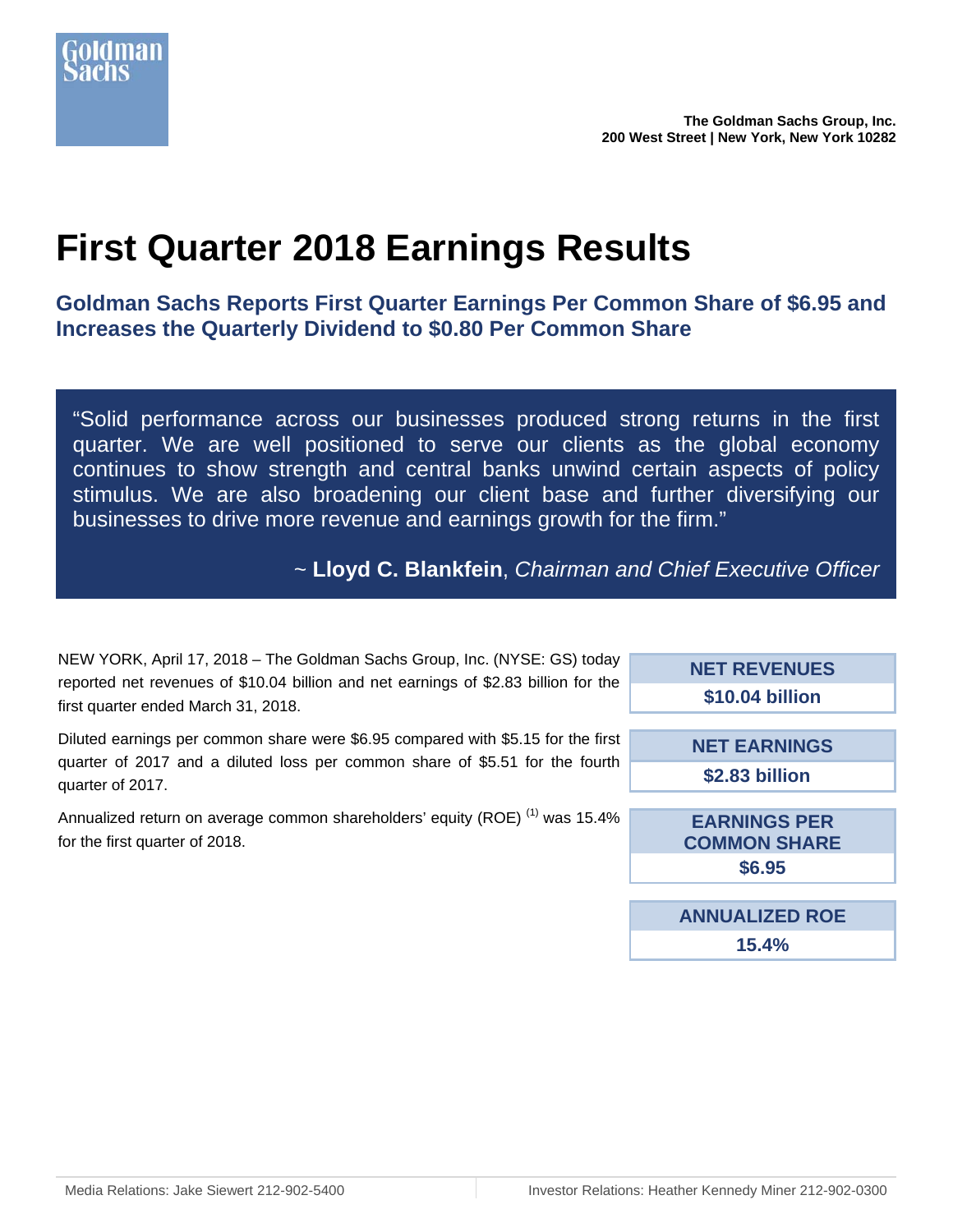## **Net Revenue Mix by Segment**



# **Highlights**

- Net revenues of \$10.04 billion were 25% higher than the first quarter of 2017 and the highest in three years.
- Annualized ROE  $<sup>(1)</sup>$  of 15.4% was the highest in over five years.</sup>
- **Diluted earnings per common share were \$6.95, the third highest quarterly performance.**
- Book value per common share increased by 3.2% during the quarter to \$186.73.
- Investment Banking net revenues of \$1.79 billion included the second highest quarterly net revenues in debt underwriting.
- Institutional Client Services generated net revenues of \$4.39 billion. Fixed Income, Currency and Commodities Client Execution and Equities each produced its highest quarterly results in three years.
- Investment Management produced record quarterly net revenues of \$1.77 billion, as assets under supervision  $(2)$ increased to a record \$1.50 trillion, with net inflows in long-term assets under supervision of \$13 billion.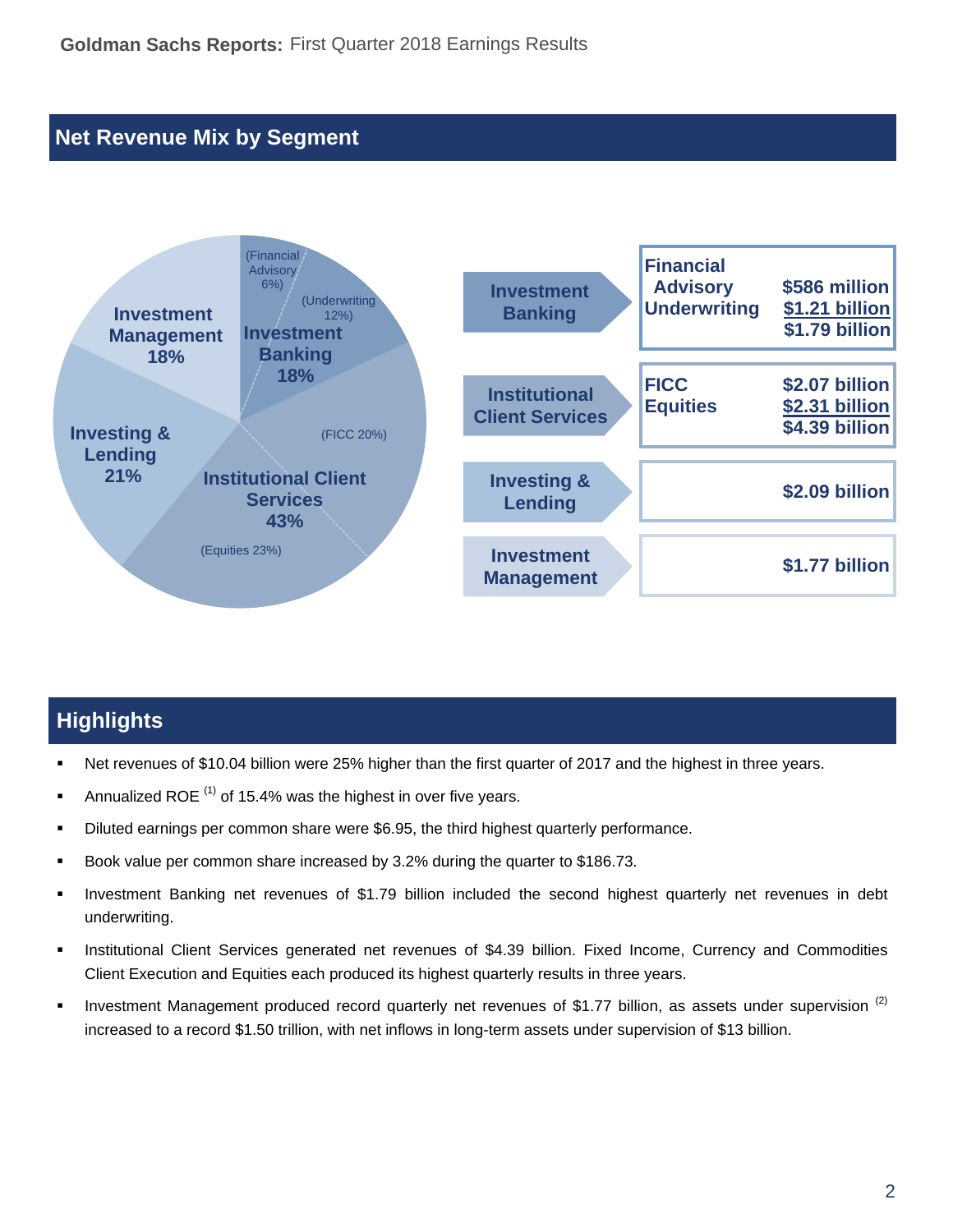# **Net Revenues**

Net revenues were \$10.04 billion for the first quarter of 2018, 25% higher than the first quarter of 2017 and 28% higher than the fourth quarter of 2017. The increase compared with the first quarter of 2017 reflected higher net revenues across all segments.

### **Investment Banking**

Net revenues in Investment Banking were \$1.79 billion for the first quarter of 2018, 5% higher than the first quarter of 2017 and 16% lower than the fourth quarter of 2017.

Net revenues in Financial Advisory were \$586 million, 22% lower than the first quarter of 2017, reflecting a decrease in industry-wide completed mergers and acquisitions transactions.

Net revenues in Underwriting were \$1.21 billion, 27% higher than the first quarter of 2017, due to significantly higher net revenues in debt underwriting, reflecting higher net revenues from investment-grade, leveraged finance and asset-backed activity, and higher net revenues in equity underwriting, primarily due to higher net revenues from initial public offerings.

The firm's investment banking transaction backlog  $(2)$  increased compared with the end of 2017.

### **Institutional Client Services**

Net revenues in Institutional Client Services were \$4.39 billion for the first quarter of 2018, 31% higher than the first quarter of 2017 and 85% higher than the fourth quarter of 2017.

Net revenues in Fixed Income, Currency and Commodities Client Execution were \$2.07 billion, 23% higher than the first quarter of 2017, due to significantly higher net revenues in currencies, commodities and credit products, partially offset by lower net revenues in interest rate products and mortgages. During the quarter, Fixed Income, Currency and Commodities Client Execution operated in an environment characterized by improved market-making conditions and higher client activity compared with the fourth quarter of 2017.

Net revenues in Equities were \$2.31 billion, 38% higher than the first quarter of 2017, primarily due to significantly higher net revenues in equities client execution, reflecting significantly higher results in both derivatives and cash products. In addition, commissions and fees were higher, reflecting higher market volumes, and net revenues in securities services were higher, reflecting higher average customer balances. During the quarter, Equities operated in an environment characterized by periods of high volatility and an increase in client activity compared with the fourth quarter of 2017.

**INVESTMENT BANKING \$1.79 billion Financial Advisory \$586 million Underwriting \$1.21 billion** 

**NET REVENUES \$10.04 billion** 

| <b>INSTITUTIONAL CLIENT</b><br><b>SERVICES</b> |                |  |  |  |  |  |
|------------------------------------------------|----------------|--|--|--|--|--|
| \$4.39 billion                                 |                |  |  |  |  |  |
| <b>FICC</b>                                    | \$2.07 billion |  |  |  |  |  |
| <b>Equities</b>                                | \$2.31 billion |  |  |  |  |  |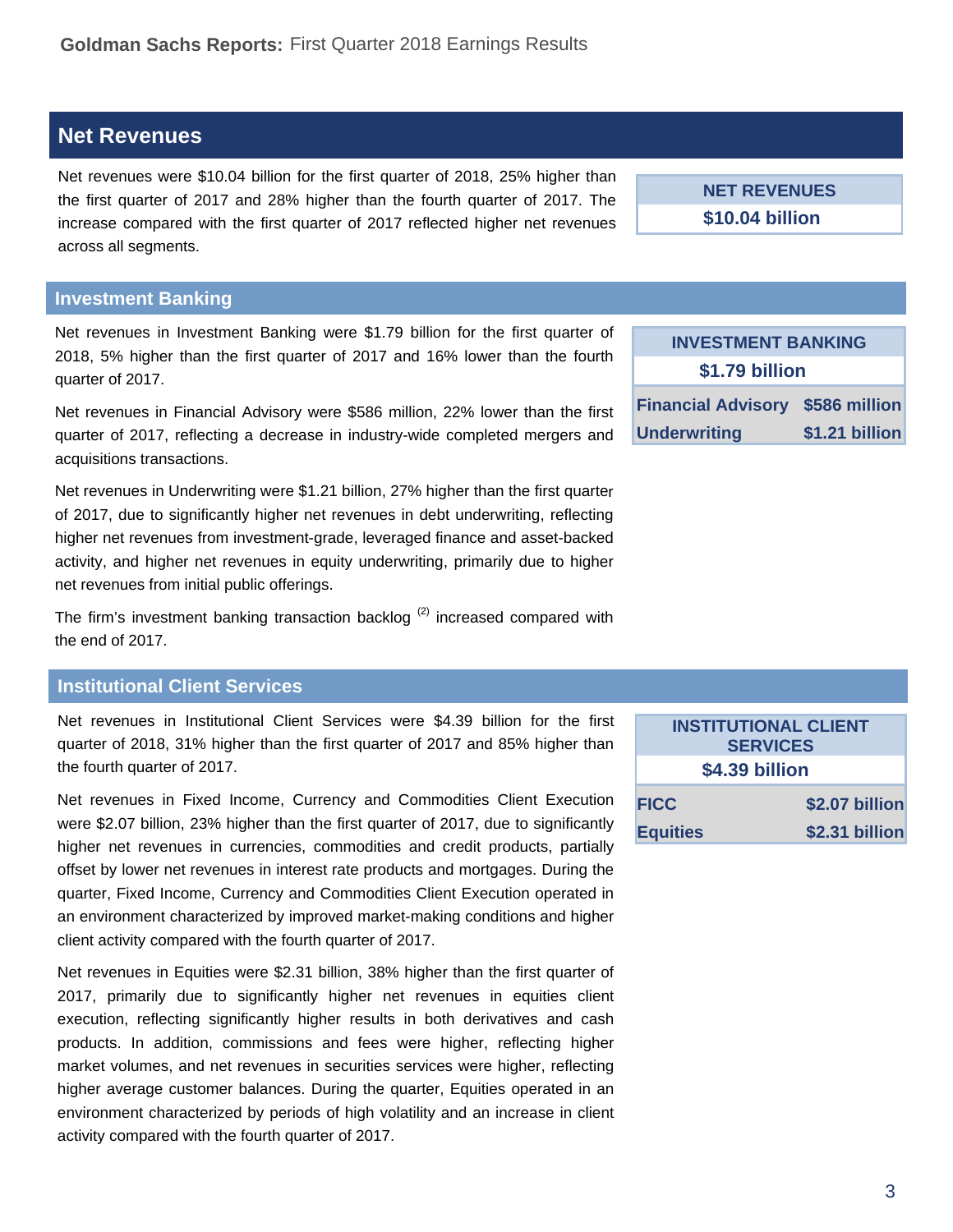### **Investing & Lending**

Net revenues in Investing & Lending were \$2.09 billion for the first quarter of 2018, 43% higher than the first quarter of 2017 and 26% higher than the fourth quarter of 2017.

Net revenues in equity securities were \$1.07 billion, 34% higher than the first quarter of 2017, reflecting a significant increase in net gains from private equities, driven by company-specific events and corporate performance, partially offset by significantly lower net gains from public equities.

Net revenues in debt securities and loans were \$1.02 billion, 53% higher than the first quarter of 2017, primarily driven by significantly higher net interest income (the first quarter of 2018 included more than \$550 million of net interest income).

| INVESTING & LENDING |  |  |  |  |  |  |  |
|---------------------|--|--|--|--|--|--|--|
| \$2.09 billion      |  |  |  |  |  |  |  |
| \$1.07 billion      |  |  |  |  |  |  |  |
| \$1.02 billion      |  |  |  |  |  |  |  |
|                     |  |  |  |  |  |  |  |

**INVESTING & LENDING** 

#### **Investment Management**

Net revenues in Investment Management were \$1.77 billion for the first quarter of 2018, 18% higher than the first quarter of 2017 and 6% higher than the fourth quarter of 2017.

The increase in net revenues compared with the first quarter of 2017 was due to higher management and other fees, primarily reflecting higher average assets under supervision, as well as higher incentive fees and higher transaction revenues.

During the quarter, total assets under supervision  $(2)$  increased \$4 billion to \$1.50 trillion. Long-term assets under supervision increased \$9 billion, due to net inflows of \$13 billion, reflecting inflows in fixed income and equity assets, partially offset by net market depreciation of \$4 billion, primarily in equity assets. Liquidity products decreased \$5 billion.

| <b>INVESTMENT MANAGEMENT</b>               |                |  |  |  |  |  |  |  |
|--------------------------------------------|----------------|--|--|--|--|--|--|--|
| \$1.77 billion                             |                |  |  |  |  |  |  |  |
| <b>Management and</b><br><b>Other Fees</b> | \$1.35 billion |  |  |  |  |  |  |  |
| <b>Incentive Fees</b>                      | \$213 million  |  |  |  |  |  |  |  |
| <b>Transaction</b><br><b>Revenues</b>      | \$212 million  |  |  |  |  |  |  |  |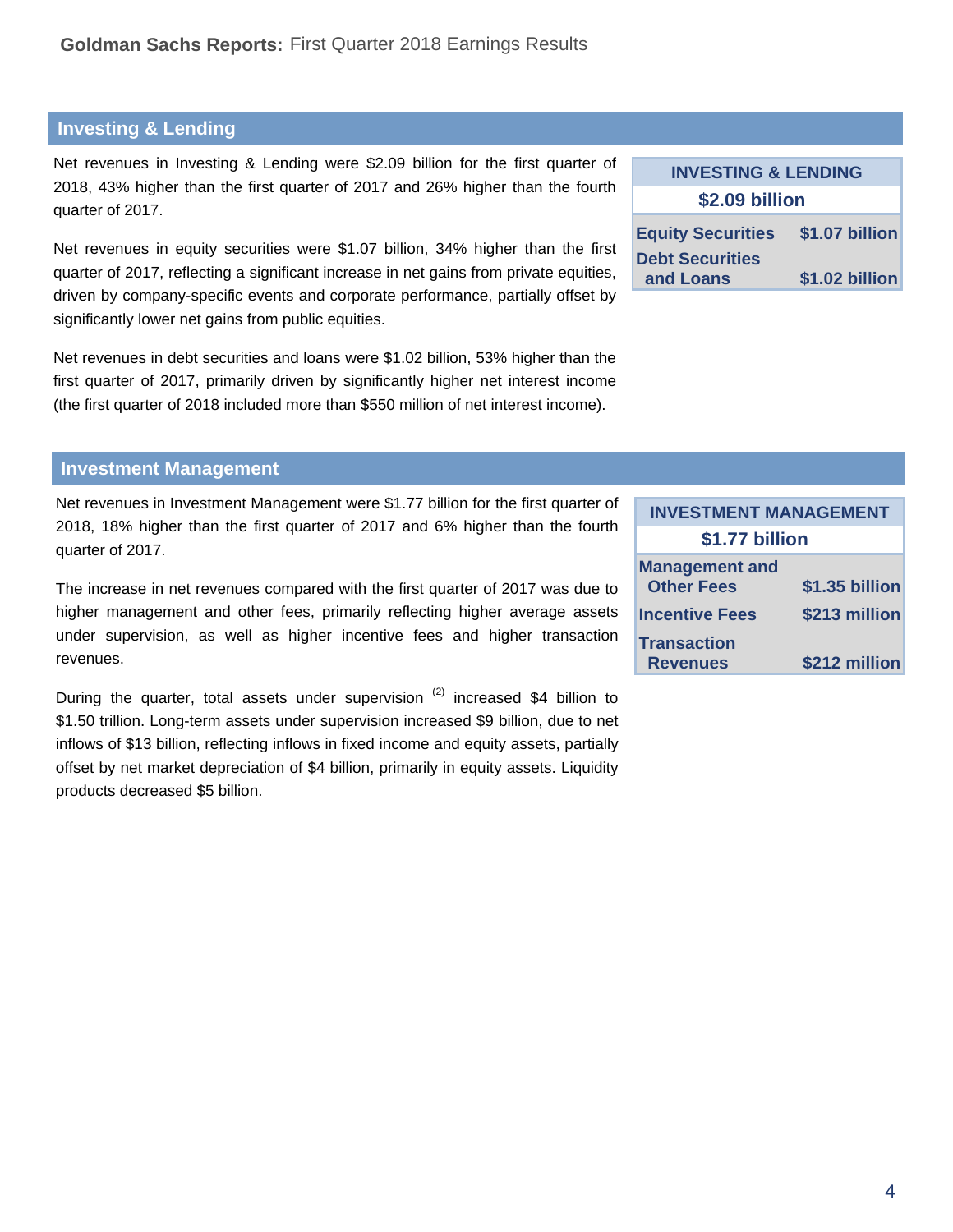### **Expenses**

Operating expenses were \$6.62 billion for the first quarter of 2018, 21% higher than the first quarter of 2017 and 40% higher than the fourth quarter of 2017. The increase compared with the first quarter of 2017 was due to significantly higher compensation and benefits expenses (reflecting a significant increase in net revenues) and higher non-compensation expenses.

#### **Compensation and Benefits**

The accrual for compensation and benefits expenses (including salaries, estimated year-end discretionary compensation, amortization of equity awards and other items such as benefits) was \$4.12 billion for the first quarter of 2018, 25% higher than the first quarter of 2017, reflecting a significant increase in net revenues. The ratio of compensation and benefits to net revenues for the first quarter of 2018 was 41.0%, unchanged compared with the first quarter of 2017. Total staff increased 2% during the first quarter of 2018.

### **Non-Compensation Expenses**

Non-compensation expenses were \$2.50 billion for the first quarter of 2018, 14% higher than the first quarter of 2017 and 3% lower than the fourth quarter of 2017. The increase compared with the first quarter of 2017 was largely driven by significantly higher brokerage, clearing, exchange and distribution fees, reflecting an increase in activity levels. In addition, expenses related to consolidated investments and the firm's digital lending and deposit platform were higher, with the increases primarily included in market development expenses, depreciation and amortization expenses and other expenses. Technology expenses increased, reflecting higher expenses related to computing services and software depreciation. The increase in non-compensation expenses compared with the first quarter of 2017 included approximately \$50 million related to the new revenue recognition standard (3).

These increases were partially offset by lower net provisions for litigation and regulatory proceedings. Net provisions for litigation and regulatory proceedings for the first quarter of 2018 were \$44 million compared with \$139 million for the first quarter of 2017.

### **Provision for Taxes**

The effective income tax rate for the first quarter of 2018 was 17.2%, down from the full year rate of 61.5% for 2017, as 2017 included the estimated impact of Tax Legislation  $(4)$ , which increased the firm's effective income tax rate by 39.5 percentage points. Additionally, the decrease compared with the full year rate for 2017 reflected the impact of the lower U.S. corporate income tax rate in 2018.

**OPERATING EXPENSES \$6.62 billion** 

**COMPENSATION RATIO 41.0%** 

**NON-COMPENSATION EXPENSES \$2.50 billion** 

> **EFFECTIVE TAX RATE 17.2%**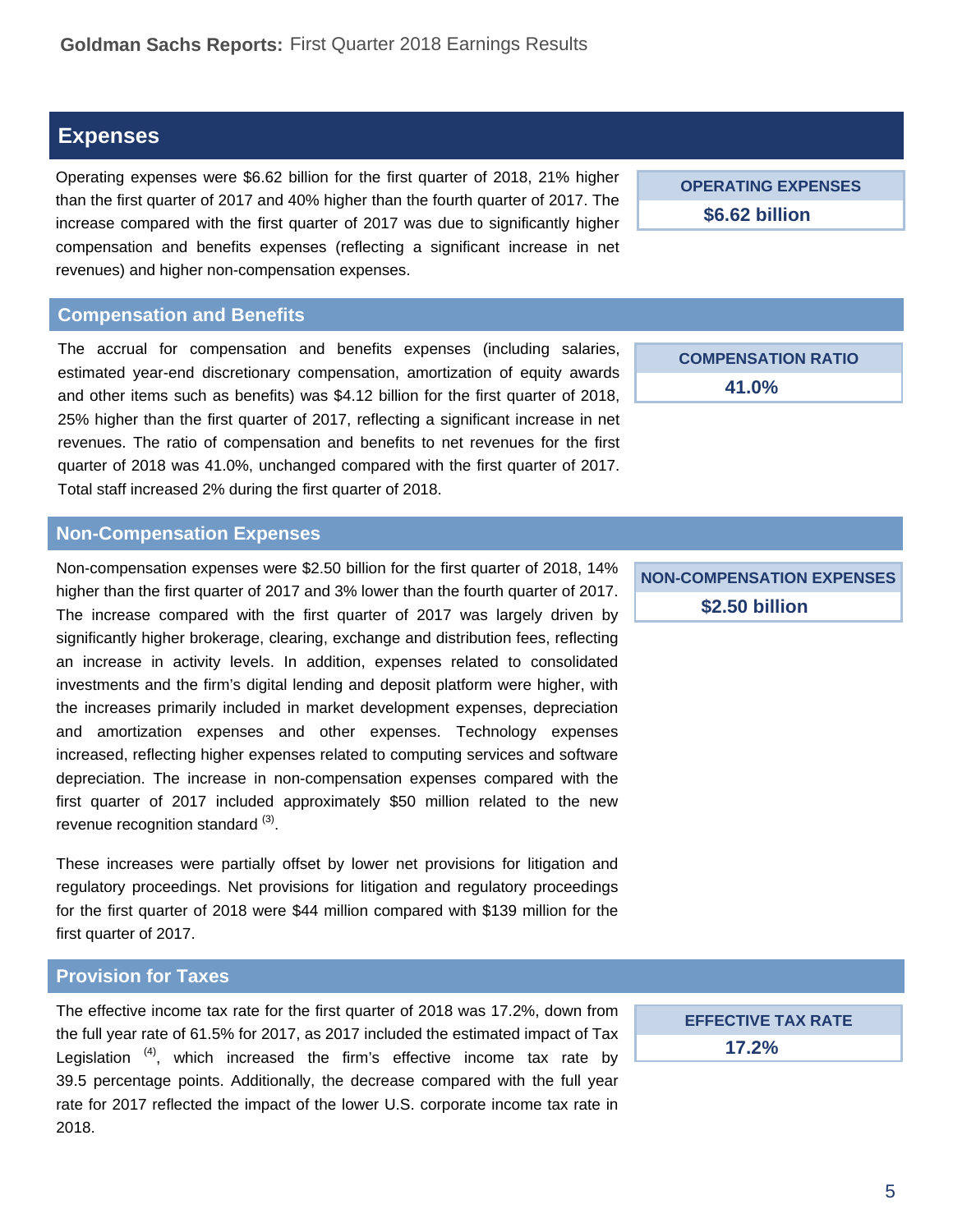### **Capital**

- Total shareholders' equity was \$83.58 billion (common shareholders' equity of \$72.38 billion and preferred stock of \$11.20 billion).
- The firm's Standardized common equity tier 1 ratio  $(5)$  on a fully phased-in basis was 12.1%  $^{(6)}$  and 11.9%  $^{(5)}$  as of March 31, 2018 and December 31, 2017, respectively.
- The firm's Basel III Advanced common equity tier 1 ratio (5) on a fully phased-in basis was 11.1%  $^{(6)}$  and 10.7%  $^{(5)}$  as of March 31, 2018 and December 31, 2017, respectively.
- The firm's supplementary leverage ratio<sup>(2)</sup> on a fully phased-in basis was 5.7%  $^{(6)}$  and 5.8% as of March 31, 2018 and December 31, 2017, respectively.
- On April 16, 2018, the Board of Directors of The Goldman Sachs Group, Inc. (Board) increased the firm's quarterly dividend to \$0.80 per common share from \$0.75 per common share. The dividend will be paid on June 28, 2018 to common shareholders of record on May 31, 2018.
- During the quarter, the firm repurchased 3.0 million shares of its common stock at an average cost per share of \$264.32, for a total cost of \$800 million. (7)
- Book value per common share was \$186.73 and tangible book value per common share  $^{(8)}$  was \$176.28, both based on basic shares  $^{(9)}$  of 387.6 million as of March 31, 2018.

**TOTAL SHAREHOLDERS' EQUITY** 

**\$83.58 billion** 

**COMMON EQUITY TIER 1 STANDARDIZED RATIO 12.1%** 

**COMMON EQUITY TIER 1 ADVANCED RATIO 11.1%** 

> **SUPPLEMENTARY LEVERAGE RATIO 5.7%**

**DECLARED QUARTERLY DIVIDEND PER COMMON SHARE \$0.80** 

**COMMON SHARE BUYBACKS 3.0 million shares for \$800 million** 

> **BOOK VALUE PER COMMON SHARE \$186.73**

### **Other Balance Sheet and Liquidity Metrics**

- Total assets were \$974 billion  $^{(6)}$  as of March 31, 2018, compared with \$917 billion as of December 31, 2017.
- The firm's global core liquid assets  $(2)$  averaged \$229 billion  $(6)$  for the first quarter of 2018, compared with an average of \$221 billion for the fourth quarter of 2017.

**TOTAL ASSETS \$974 billion** 

**AVERAGE GCLA \$229 billion**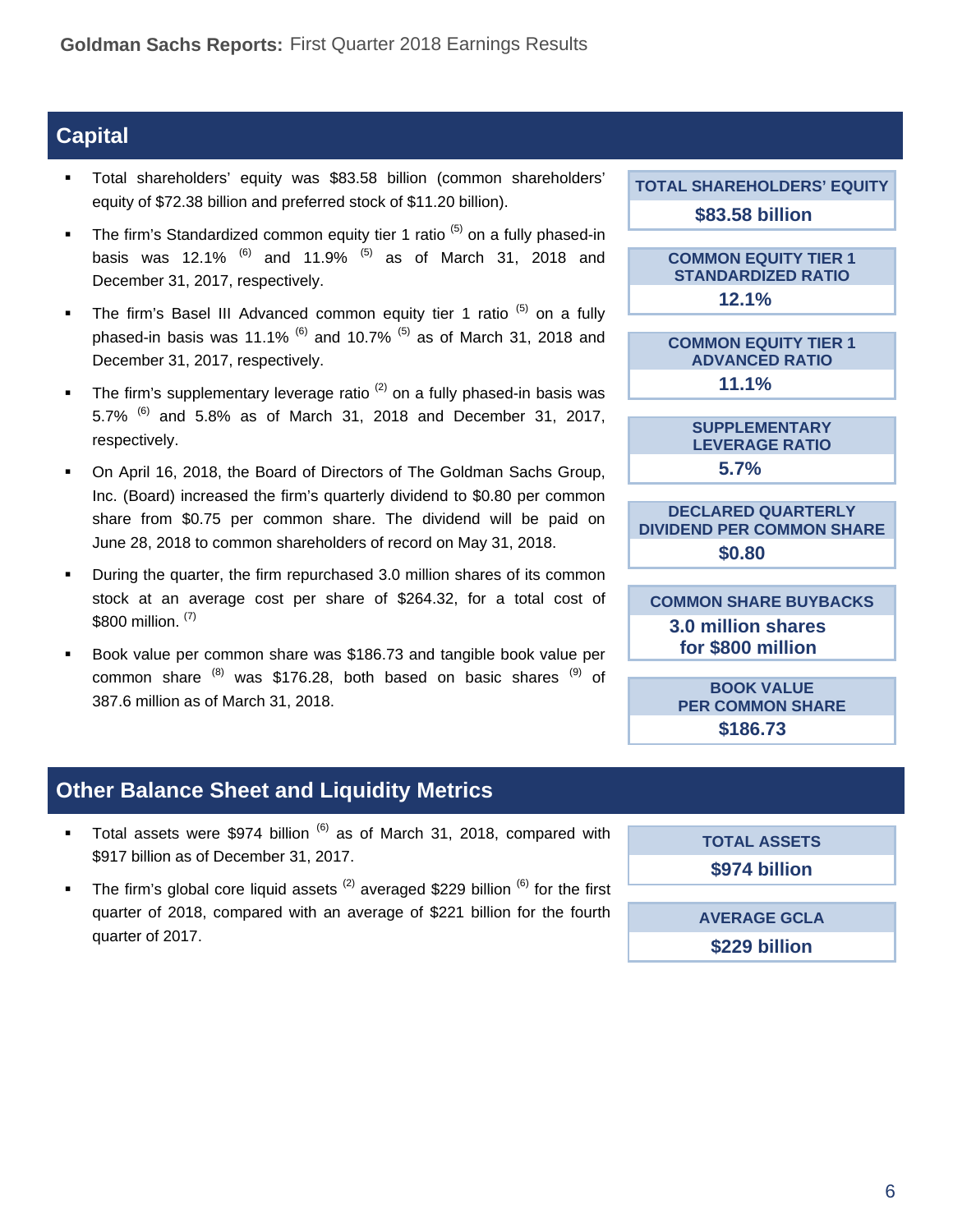The Goldman Sachs Group, Inc. is a leading global investment banking, securities and investment management firm that provides a wide range of financial services to a substantial and diversified client base that includes corporations, financial institutions, governments and individuals. Founded in 1869, the firm is headquartered in New York and maintains offices in all major financial centers around the world.

# **Cautionary Note Regarding Forward-Looking Statements**

This press release contains "forward-looking statements" within the meaning of the safe harbor provisions of the U.S. Private Securities Litigation Reform Act of 1995. Forward-looking statements are not historical facts, but instead represent only the firm's beliefs regarding future events, many of which, by their nature, are inherently uncertain and outside of the firm's control. It is possible that the firm's actual results and financial condition may differ, possibly materially, from the anticipated results and financial condition indicated in these forward-looking statements. For a discussion of some of the risks and important factors that could affect the firm's future results and financial condition, see "Risk Factors" in Part I, Item 1A of the firm's Annual Report on Form 10-K for the year ended December 31, 2017.

Information regarding the impact of Tax Legislation, the firm's capital ratios, risk-weighted assets, supplementary leverage ratio, total assets and balance sheet data and global core liquid assets consists of preliminary estimates. These estimates are forward-looking statements and are subject to change, possibly materially, as the firm completes its financial statements. Information regarding the impact of Tax Legislation is based on the firm's current calculations, as well as the firm's current interpretations, assumptions and expectations relating to Tax Legislation, which are subject to further guidance and change.

Statements about the firm's investment banking transaction backlog also may constitute forward-looking statements. Such statements are subject to the risk that the terms of these transactions may be modified or that they may not be completed at all; therefore, the net revenues, if any, that the firm actually earns from these transactions may differ, possibly materially, from those currently expected. Important factors that could result in a modification of the terms of a transaction or a transaction not being completed include, in the case of underwriting transactions, a decline or continued weakness in general economic conditions, outbreak of hostilities, volatility in the securities markets generally or an adverse development with respect to the issuer of the securities and, in the case of financial advisory transactions, a decline in the securities markets, an inability to obtain adequate financing, an adverse development with respect to a party to the transaction or a failure to obtain a required regulatory approval. For a discussion of other important factors that could adversely affect the firm's investment banking transactions, see "Risk Factors" in Part I, Item 1A of the firm's Annual Report on Form 10-K for the year ended December 31, 2017.

### **Conference Call**

A conference call to discuss the firm's financial results, outlook and related matters will be held at 9:30 am (ET). The call will be open to the public. Members of the public who would like to listen to the conference call should dial 1-888- 281-7154 (in the U.S.) or 1-706-679-5627 (outside the U.S.). The number should be dialed at least 10 minutes prior to the start of the conference call. The conference call will also be accessible as an audio webcast through the Investor Relations section of the firm's website, *www.goldmansachs.com/investor-relations*. There is no charge to access the call. For those unable to listen to the live broadcast, a replay will be available on the firm's website or by dialing 1-855- 859-2056 (in the U.S.) or 1-404-537-3406 (outside the U.S.) passcode number 64774224 beginning approximately three hours after the event. Please direct any questions regarding obtaining access to the conference call to Goldman Sachs Investor Relations, via e-mail, at *gs-investor-relations@gs.com*.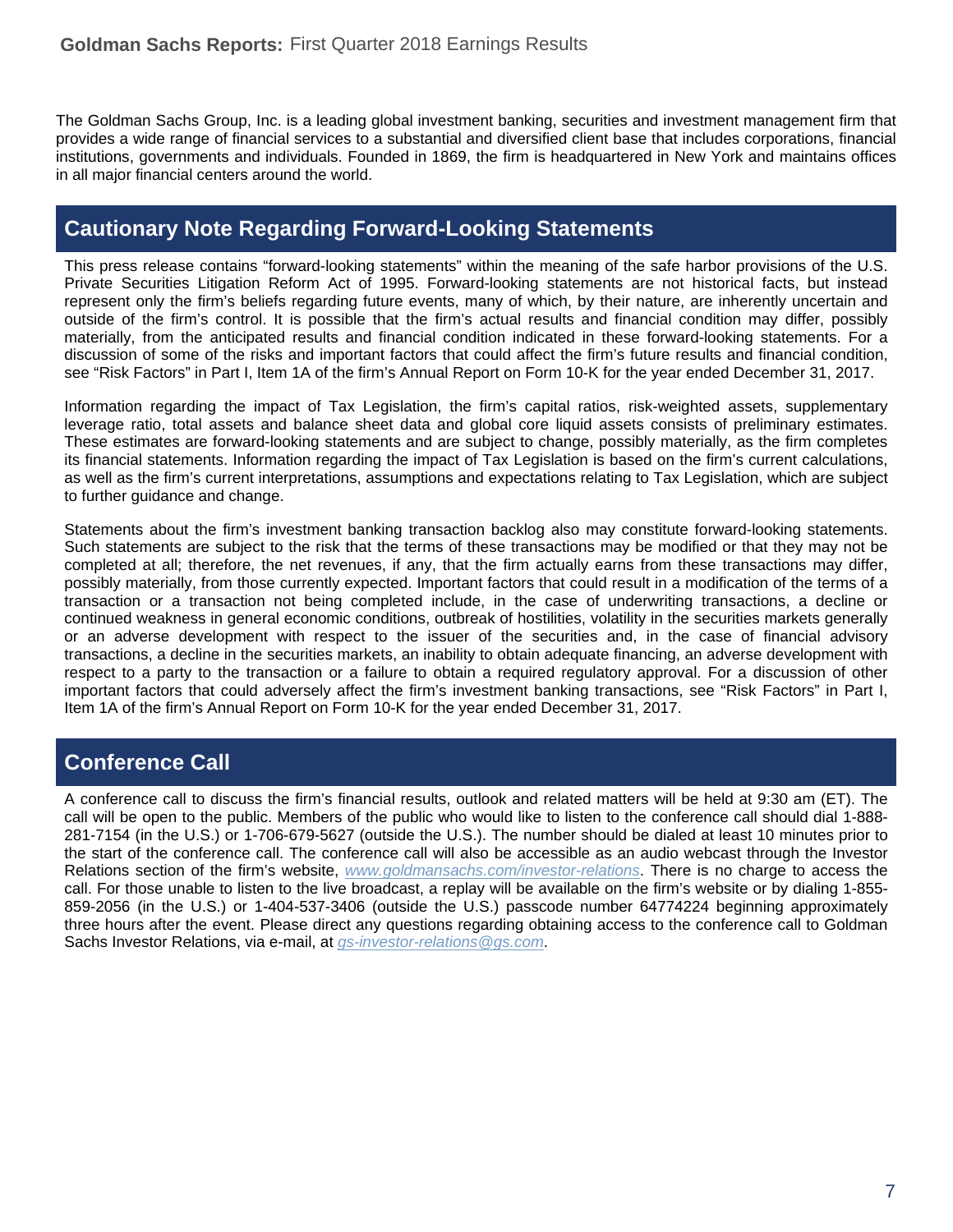#### **Segment Net Revenues (unaudited)**

| \$ in millions                                          |                  |                           |               |           |                     |                  |  |  |
|---------------------------------------------------------|------------------|---------------------------|---------------|-----------|---------------------|------------------|--|--|
|                                                         |                  | <b>THREE MONTHS ENDED</b> |               |           |                     | % CHANGE FROM    |  |  |
|                                                         | <b>MARCH 31.</b> | <b>DECEMBER 31,</b>       |               | MARCH 31, | <b>DECEMBER 31,</b> | <b>MARCH 31,</b> |  |  |
|                                                         | 2018             | 2017                      |               | 2017      | 2017                | 2017             |  |  |
| <b>INVESTMENT BANKING</b>                               |                  |                           |               |           |                     |                  |  |  |
| <b>Financial Advisory</b>                               | \$<br>586        | \$<br>772                 | \$            | 756       | (24) %              | (22) %           |  |  |
| Equity underwriting                                     | 410              | 460                       |               | 311       | (11)                | 32               |  |  |
| Debt underwriting                                       | 797              | 909                       |               | 636       | (12)                | 25               |  |  |
| <b>Total Underwriting</b>                               | 1,207            | 1,369                     |               | 947       | (12)                | 27               |  |  |
| <b>Total Investment Banking</b>                         | 1,793            | 2,141                     |               | 1,703     | (16)                | 5                |  |  |
| <b>INSTITUTIONAL CLIENT SERVICES</b>                    |                  |                           |               |           |                     |                  |  |  |
| Fixed Income, Currency and Commodities Client Execution | 2,074            | 1,003                     |               | 1,685     | 107                 | 23               |  |  |
| Equities client execution                               | 1,062            | 223                       |               | 552       | N.M.                | 92               |  |  |
| Commissions and fees                                    | 817              | 737                       |               | 738       | 11                  | 11               |  |  |
| Securities services                                     | 432              | 409                       |               | 384       | 6                   | 13               |  |  |
| <b>Total Equities</b>                                   | 2,311            | 1,369                     |               | 1,674     | 69                  | 38               |  |  |
| <b>Total Institutional Client Services</b>              | 4,385            | 2,372                     |               | 3,359     | 85                  | 31               |  |  |
| <b>INVESTING &amp; LENDING</b>                          |                  |                           |               |           |                     |                  |  |  |
| Equity securities                                       | 1,069            | 1,209                     |               | 798       | (12)                | 34               |  |  |
| Debt securities and loans                               | 1,018            | 449                       |               | 666       | 127                 | 53               |  |  |
| <b>Total Investing &amp; Lending</b>                    | 2,087            | 1,658                     |               | 1,464     | 26                  | 43               |  |  |
| <b>INVESTMENT MANAGEMENT</b>                            |                  |                           |               |           |                     |                  |  |  |
| Management and other fees                               | 1.346            | 1.369                     |               | 1.219     | (2)                 | 10               |  |  |
| Incentive fees                                          | 213              | 129                       |               | 121       | 65                  | 76               |  |  |
| Transaction revenues                                    | 212              | 165                       |               | 160       | 28                  | 33               |  |  |
| <b>Total Investment Management</b>                      | 1,771            | 1,663                     |               | 1,500     | 6                   | 18               |  |  |
| <b>Total net revenues</b>                               | \$<br>10,036     | \$<br>7,834               | $\mathsf{\$}$ | 8,026     | 28                  | 25               |  |  |

# **Geographic Net Revenues (unaudited) (2)**

*\$ in millions*

|                    | <b>THREE MONTHS ENDED</b> |                   |    |                             |               |                   |
|--------------------|---------------------------|-------------------|----|-----------------------------|---------------|-------------------|
|                    |                           | MARCH 31,<br>2018 |    | <b>DECEMBER 31,</b><br>2017 |               | MARCH 31,<br>2017 |
| <b>Americas</b>    | \$                        | 5,885             | \$ | 4,802                       | \$            | 4,892             |
| <b>EMEA</b>        |                           | 2,605             |    | 1,771                       |               | 1,919             |
| Asia               |                           | 1,546             |    | 1,261                       |               | 1,215             |
| Total net revenues | \$                        | 10,036            | \$ | 7,834                       | $\frac{1}{2}$ | 8,026             |
|                    |                           |                   |    |                             |               |                   |
| <b>Americas</b>    |                           | 59%               |    | 61%                         |               | 61%               |
| <b>EMEA</b>        |                           | 26%               |    | 23%                         |               | 24%               |
| Asia               |                           | 15%               |    | 16%                         |               | 15%               |
| <b>Total</b>       |                           | 100%              |    | 100%                        |               | 100%              |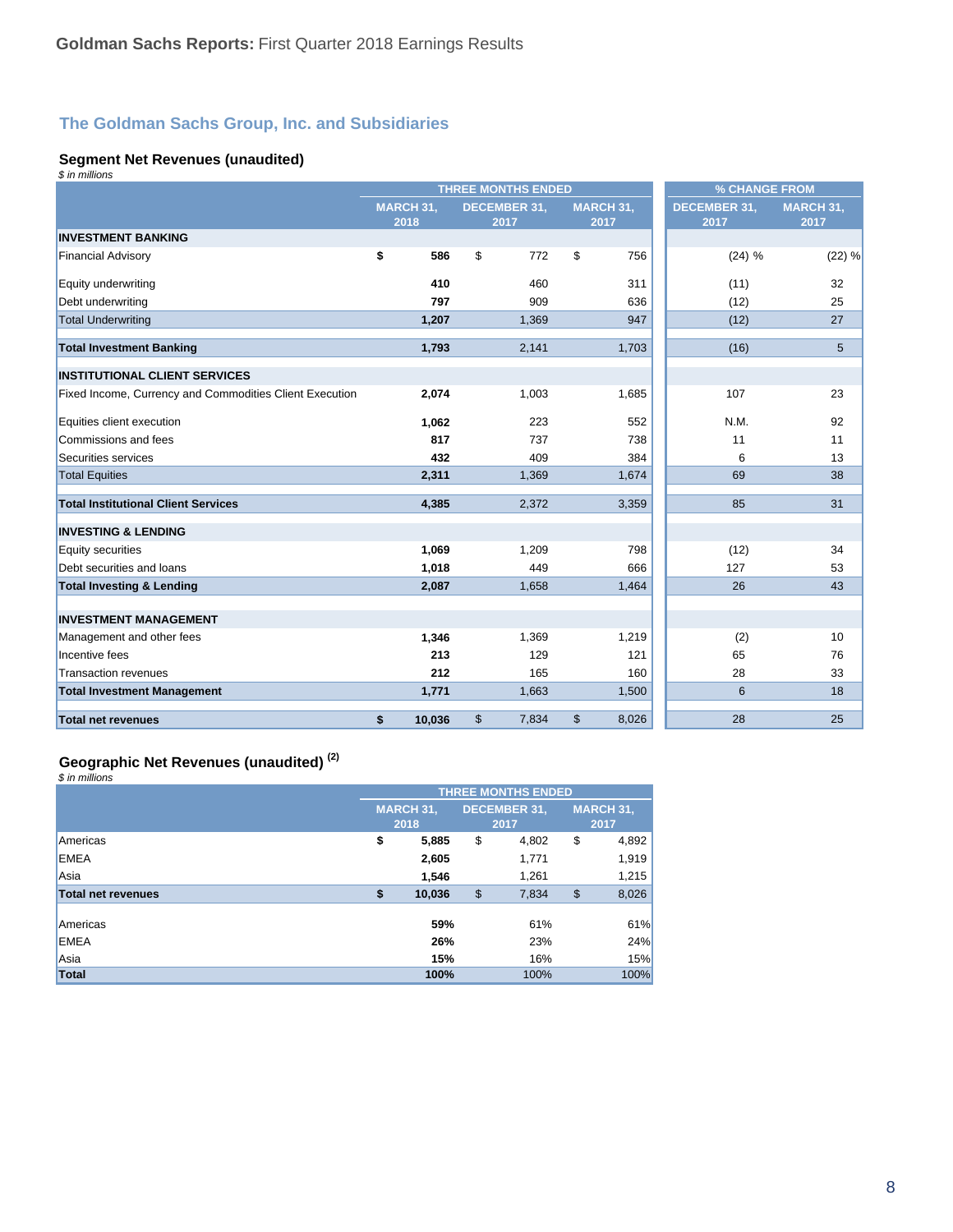#### **Consolidated Statements of Earnings (unaudited)**

*In millions, except per share amounts and total staff*

|                                                          |                          |               | <b>THREE MONTHS ENDED</b>   |               |                          |                             | % CHANGE FROM  |                          |  |
|----------------------------------------------------------|--------------------------|---------------|-----------------------------|---------------|--------------------------|-----------------------------|----------------|--------------------------|--|
|                                                          | <b>MARCH 31,</b><br>2018 |               | <b>DECEMBER 31,</b><br>2017 |               | <b>MARCH 31,</b><br>2017 | <b>DECEMBER 31,</b><br>2017 |                | <b>MARCH 31,</b><br>2017 |  |
| <b>REVENUES</b>                                          |                          |               |                             |               |                          |                             |                |                          |  |
| Investment banking                                       | \$<br>1,793              | \$            | 2,141                       | \$            | 1,703                    |                             | (16) %         | 5 %                      |  |
| Investment management                                    | 1,639                    |               | 1,554                       |               | 1,397                    |                             | 5              | 17                       |  |
| Commissions and fees                                     | 862                      |               | 772                         |               | 771                      |                             | 12             | 12                       |  |
| Market making                                            | 3,204                    |               | 1,215                       |               | 2,418                    |                             | 164            | 33                       |  |
| Other principal transactions                             | 1,620                    |               | 1,254                       |               | 1,221                    |                             | 29             | 33                       |  |
| Total non-interest revenues                              | 9,118                    |               | 6,936                       |               | 7,510                    |                             | 31             | 21                       |  |
| Interest income                                          | 4,230                    |               | 3,736                       |               | 2,746                    |                             | 13             | 54                       |  |
| Interest expense                                         | 3,312                    |               | 2,838                       |               | 2,230                    |                             | 17             | 49                       |  |
| Net interest income                                      | 918                      |               | 898                         |               | 516                      |                             | $\overline{2}$ | 78                       |  |
| Net revenues, including net interest income              | 10,036                   |               | 7,834                       |               | 8,026                    |                             | 28             | 25                       |  |
| <b>OPERATING EXPENSES</b>                                |                          |               |                             |               |                          |                             |                |                          |  |
| Compensation and benefits                                | 4,115                    |               | 2,157                       |               | 3,291                    |                             | 91             | 25                       |  |
| Brokerage, clearing, exchange and distribution fees (10) | 844                      |               | 732                         |               | 692                      |                             | 15             | 22                       |  |
| Market development                                       | 182                      |               | 175                         |               | 134                      |                             | $\overline{4}$ | 36                       |  |
| Communications and technology                            | 251                      |               | 230                         |               | 223                      |                             | 9              | 13                       |  |
| Depreciation and amortization                            | 299                      |               | 350                         |               | 257                      |                             | (15)           | 16                       |  |
| Occupancy                                                | 194                      |               | 190                         |               | 176                      |                             | $\overline{2}$ | 10                       |  |
| <b>Professional fees</b>                                 | 235                      |               | 304                         |               | 205                      |                             | (23)           | 15                       |  |
| Other expenses <sup>(10)</sup>                           | 497                      |               | 588                         |               | 509                      |                             | (15)           | (2)                      |  |
| <b>Total non-compensation expenses</b>                   | 2,502                    |               | 2,569                       |               | 2,196                    |                             | (3)            | 14                       |  |
| <b>Total operating expenses</b>                          | 6,617                    |               | 4,726                       |               | 5,487                    |                             | 40             | 21                       |  |
| Pre-tax earnings                                         | 3,419                    |               | 3,108                       |               | 2,539                    |                             | 10             | 35                       |  |
| <b>Provision for taxes</b>                               | 587                      |               | 5,036                       |               | 284                      |                             | (88)           | 107                      |  |
| Net earnings / (loss)                                    | 2,832                    |               | (1,928)                     |               | 2,255                    |                             | N.M.           | 26                       |  |
| Preferred stock dividends                                | 95                       |               | 215                         |               | 93                       |                             | (56)           | $\overline{2}$           |  |
| Net earnings / (loss) applicable to common shareholders  | \$<br>2,737              | $\mathsf{\$}$ | (2, 143)                    | $\frac{1}{2}$ | 2,162                    |                             | N.M.           | 27                       |  |
| <b>EARNINGS / (LOSS) PER COMMON SHARE</b>                |                          |               |                             |               |                          |                             |                |                          |  |
| Basic <sup>(11)</sup>                                    | \$<br>7.02               | \$            | (5.51)                      | \$            | 5.23                     |                             | N.M. %         | 34 %                     |  |
| <b>Diluted</b>                                           | 6.95                     |               | (5.51)                      |               | 5.15                     |                             | N.M.           | 35                       |  |
| <b>AVERAGE COMMON SHARES</b>                             |                          |               |                             |               |                          |                             |                |                          |  |
| <b>Basic</b>                                             | 389.1                    |               | 389.8                       |               | 412.5                    |                             |                | (6)                      |  |
| <b>Diluted</b>                                           | 393.8                    |               | 389.8                       |               | 420.1                    |                             | $\mathbf{1}$   | (6)                      |  |
| <b>SELECTED DATA AT PERIOD-END</b>                       |                          |               |                             |               |                          |                             |                |                          |  |
| Total staff (employees, consultants and temporary staff) | 37.300                   |               | 36,600                      |               | 34,100                   |                             | $\overline{2}$ | 9                        |  |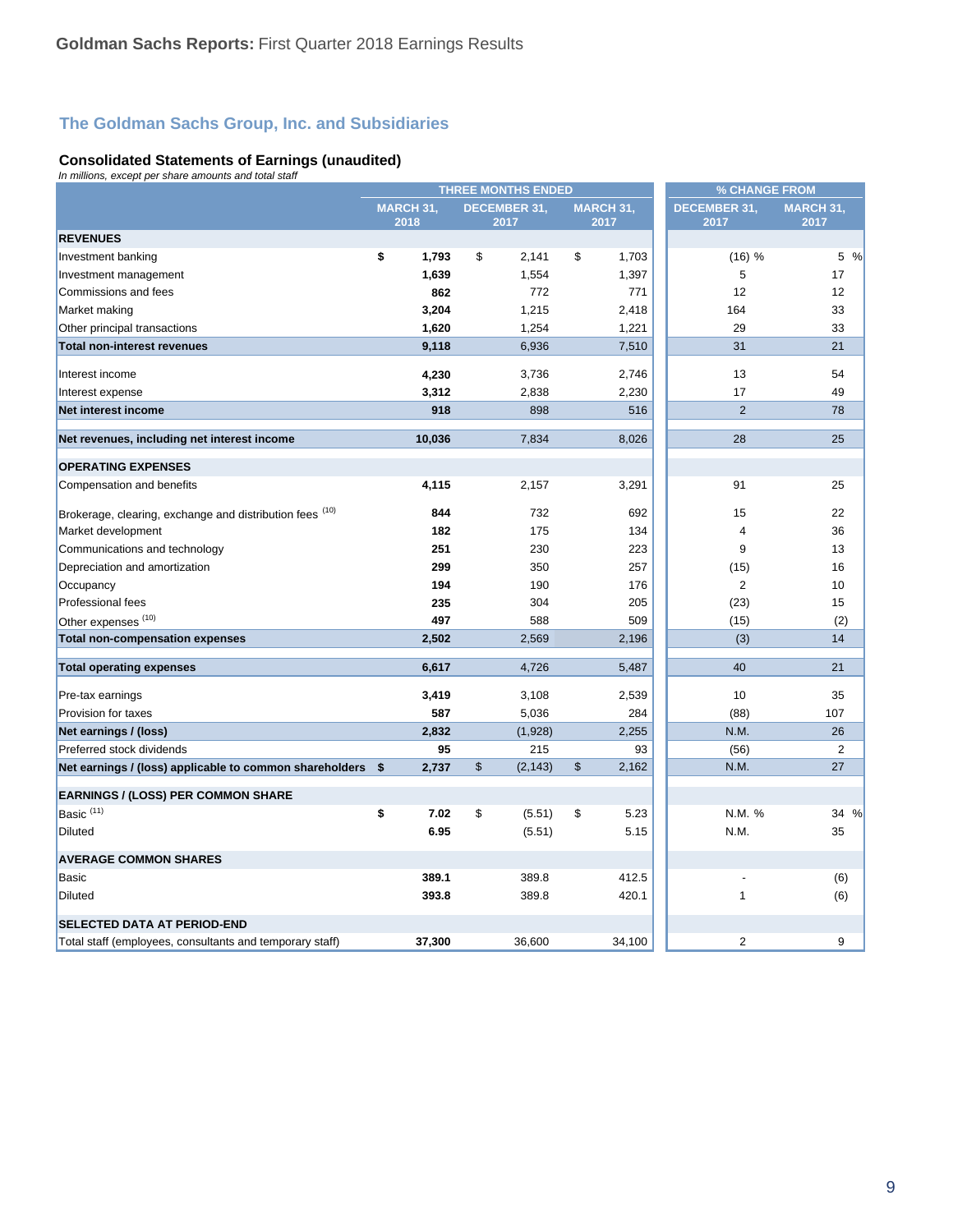#### **Condensed Consolidated Statements of Financial Condition (unaudited) (6)**

| \$ in billions                                    |                          |     |    |                             |  |
|---------------------------------------------------|--------------------------|-----|----|-----------------------------|--|
|                                                   | <b>AS OF</b>             |     |    |                             |  |
|                                                   | <b>MARCH 31,</b><br>2018 |     |    | <b>DECEMBER 31,</b><br>2017 |  |
| <b>ASSETS</b>                                     |                          |     |    |                             |  |
| Cash and cash equivalents                         | \$                       | 121 | \$ | 110                         |  |
| Collateralized agreements                         |                          | 309 |    | 312                         |  |
| Receivables                                       |                          | 180 |    | 151                         |  |
| Financial instruments owned                       |                          | 337 |    | 316                         |  |
| Other                                             |                          | 27  |    | 28                          |  |
| <b>Total assets</b>                               |                          | 974 |    | 917                         |  |
| <b>LIABILITIES AND SHAREHOLDERS' EQUITY</b>       |                          |     |    |                             |  |
| Deposits                                          |                          | 151 |    | 139                         |  |
| Collateralized financings                         |                          | 138 |    | 124                         |  |
| Payables                                          |                          | 191 |    | 178                         |  |
| Financial instruments sold, but not yet purchased |                          | 124 |    | 112                         |  |
| Unsecured short-term borrowings                   |                          | 48  |    | 47                          |  |
| Unsecured long-term borrowings                    |                          | 226 |    | 218                         |  |
| Other                                             |                          | 12  |    | 17                          |  |
| <b>Total liabilities</b>                          |                          | 890 |    | 835                         |  |
| Total shareholders' equity                        |                          | 84  |    | 82                          |  |
| Total liabilities and shareholders' equity        | \$                       | 974 | \$ | 917                         |  |

#### **Fully Phased-In Capital Ratios (unaudited) (5) (6)**

|  | \$ in billions |
|--|----------------|
|  |                |

|                                         | <b>AS OF</b>             |       |    |                             |  |  |
|-----------------------------------------|--------------------------|-------|----|-----------------------------|--|--|
|                                         | <b>MARCH 31,</b><br>2018 |       |    | <b>DECEMBER 31.</b><br>2017 |  |  |
| Common equity tier 1                    |                          | 68.6  | \$ | 67.0                        |  |  |
| <b>STANDARDIZED CAPITAL RULES</b>       |                          |       |    |                             |  |  |
| <b>Risk-weighted assets</b>             | S                        | 567   | \$ | 564                         |  |  |
| Common equity tier 1 ratio              |                          | 12.1% |    | 11.9%                       |  |  |
| <b>BASEL III ADVANCED CAPITAL RULES</b> |                          |       |    |                             |  |  |
| <b>Risk-weighted assets</b>             | S                        | 617   | \$ | 626                         |  |  |
| Common equity tier 1 ratio              |                          | 11.1% |    | 10.7%                       |  |  |

### **Average Daily VaR (unaudited) (2)**

| \$ in millions         |                           |      |                             |      |  |  |
|------------------------|---------------------------|------|-----------------------------|------|--|--|
|                        | <b>THREE MONTHS ENDED</b> |      |                             |      |  |  |
|                        | <b>MARCH 31,</b><br>2018  |      | <b>DECEMBER 31,</b><br>2017 |      |  |  |
| <b>RISK CATEGORIES</b> |                           |      |                             |      |  |  |
| Interest rates         |                           | 54   | \$                          | 40   |  |  |
| <b>Equity prices</b>   |                           | 34   |                             | 28   |  |  |
| Currency rates         |                           | 10   |                             | 9    |  |  |
| Commodity prices       |                           | 9    |                             | 9    |  |  |
| Diversification effect |                           | (34) |                             | (32) |  |  |
| Total                  |                           | 73   | S                           | 54   |  |  |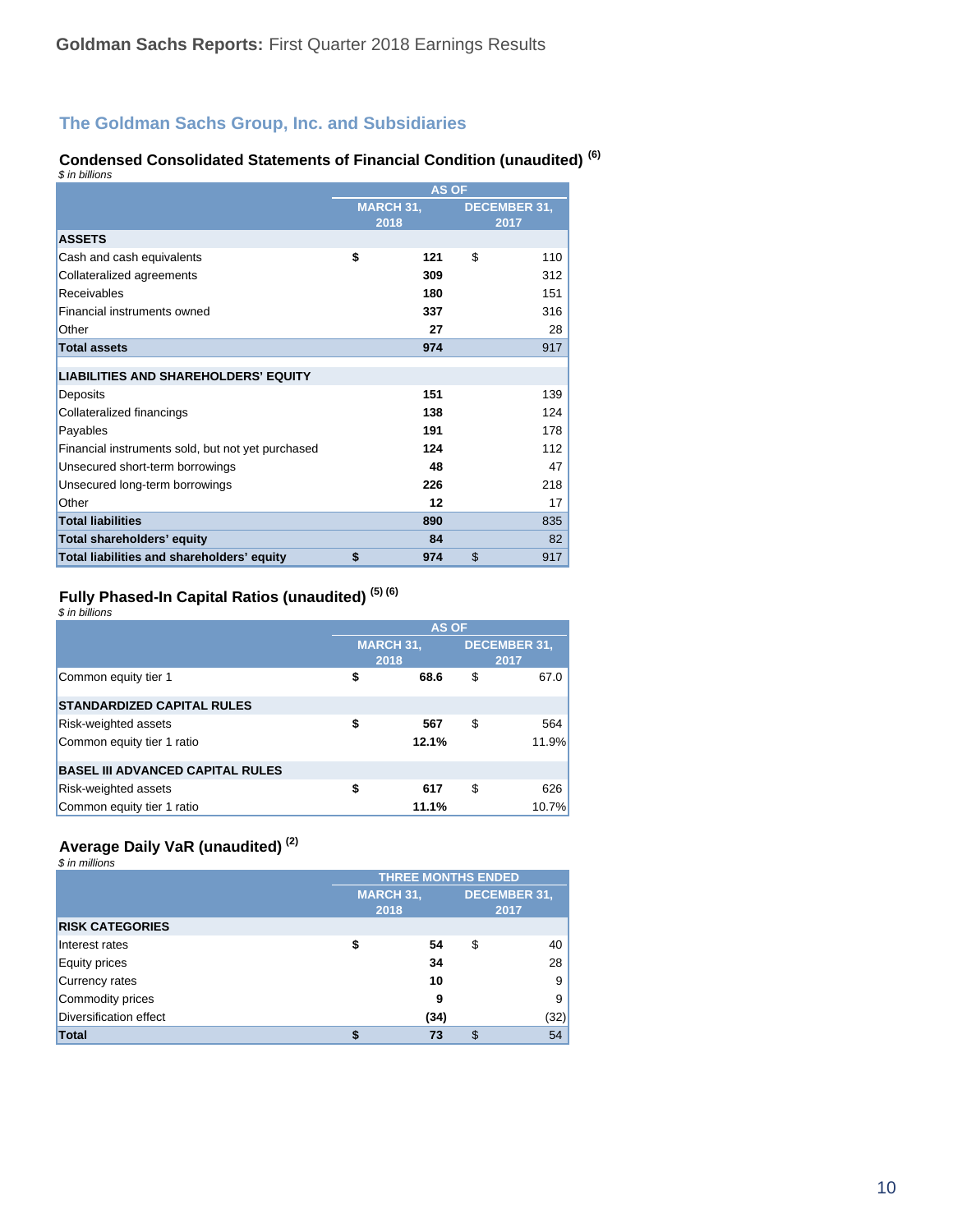#### **Assets Under Supervision (unaudited) (2)**

| \$ in billions          |                  |       |                     |       |                  |       |                     |       |                  |
|-------------------------|------------------|-------|---------------------|-------|------------------|-------|---------------------|-------|------------------|
|                         | <b>AS OF</b>     |       |                     |       |                  |       | % CHANGE FROM       |       |                  |
|                         | <b>MARCH 31,</b> |       | <b>DECEMBER 31.</b> |       | <b>MARCH 31,</b> |       | <b>DECEMBER 31,</b> |       | <b>MARCH 31,</b> |
|                         |                  | 2018  |                     | 2017  | 2017             |       | 2017                |       | 2017             |
| <b>ASSET CLASS</b>      |                  |       |                     |       |                  |       |                     |       |                  |
| Alternative investments | \$               | 168   | \$                  | 168   | \$               | 156   |                     | $-$ % | 8 %              |
| Equity                  |                  | 322   |                     | 321   |                  | 279   |                     |       | 15               |
| <b>Fixed income</b>     |                  | 668   |                     | 660   |                  | 615   |                     |       | 9                |
| Total long-term AUS     |                  | 1,158 |                     | 1,149 |                  | 1,050 |                     |       | 10               |
| Liquidity products      |                  | 340   |                     | 345   |                  | 323   |                     | (1)   | 5                |
| <b>Total AUS</b>        | \$               | 1,498 | \$                  | 1,494 | \$               | 1,373 |                     |       | 9                |

|                                              | <b>THREE MONTHS ENDED</b> |       |                     |       |                  |             |
|----------------------------------------------|---------------------------|-------|---------------------|-------|------------------|-------------|
|                                              | <b>MARCH 31,</b>          |       | <b>DECEMBER 31.</b> |       | <b>MARCH 31,</b> |             |
|                                              | 2018                      |       | 2017                |       | 2017             |             |
| Beginning balance                            | \$                        | 1,494 | \$                  | 1,456 | \$               | 1,379       |
| Net inflows / (outflows)                     |                           |       |                     |       |                  |             |
| Alternative investments                      |                           | (1)   |                     | (2)   |                  | 2           |
| Equity                                       |                           | 5     |                     |       |                  | (12)<br>(3) |
| Fixed income                                 |                           | 9     |                     |       |                  | 6           |
| Total long-term AUS net inflows / (outflows) |                           | 13    |                     | (1)   |                  | 5           |
| <b>Liquidity products</b>                    |                           | (5)   |                     | 17    |                  | (35)        |
| Total AUS net inflows / (outflows)           |                           | 8     |                     | 16    |                  | (30)        |
| Net market appreciation / (depreciation)     |                           | (4)   |                     | 22    |                  | 24          |
| <b>Ending balance</b>                        |                           | 1,498 | \$                  | 1,494 | \$               | 1.373       |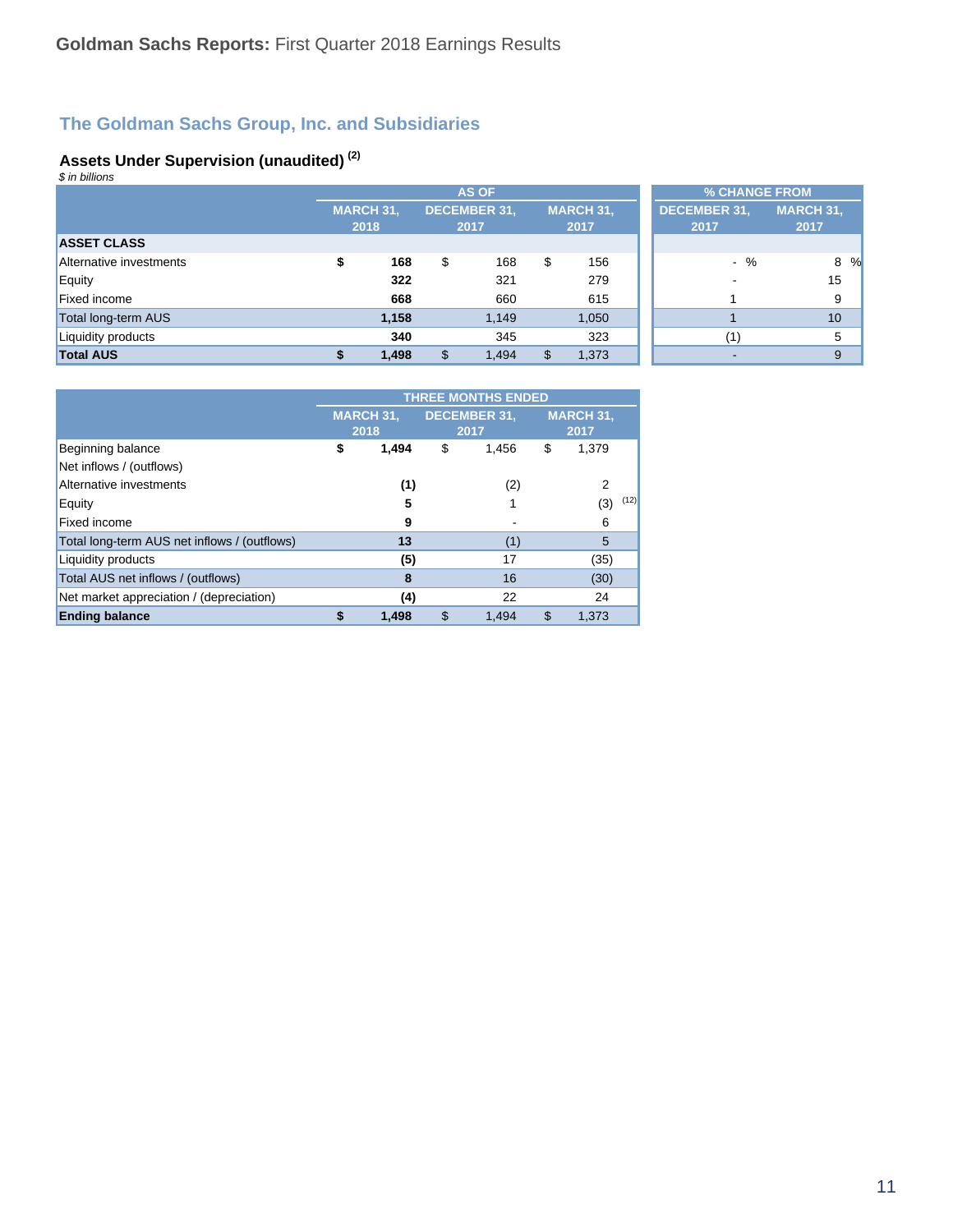### **Footnotes**

(1) Annualized ROE is calculated by dividing annualized net earnings applicable to common shareholders by average monthly common shareholders' equity. The table below presents the firm's average common shareholders' equity (unaudited, \$ in millions):

|                             | <b>AVERAGE FOR THE</b>    |
|-----------------------------|---------------------------|
|                             | <b>THREE MONTHS ENDED</b> |
|                             | <b>MARCH 31, 2018</b>     |
| Total shareholders' equity  | 82,484                    |
| Preferred stock             | (11, 366)                 |
| Common shareholders' equity | 71,118                    |

- (2) For information about the firm's investment banking transaction backlog, assets under supervision, supplementary leverage ratio, global core liquid assets and VaR, see "Results of Operations – Investment Banking," "Results of Operations – Investment Management," "Equity Capital Management and Regulatory Capital," "Risk Management – Liquidity Risk Management" and "Risk Management – Market Risk Management," respectively, in Part II, Item 7 "Management's Discussion and Analysis of Financial Condition and Results of Operations" in the firm's Annual Report on Form 10-K for the year ended December 31, 2017. For information about the firm's geographic net revenues, see Note 25 "Business Segments" in Part II, Item 8 "Financial Statements and Supplementary Data" in the firm's Annual Report on Form 10-K for the year ended December 31, 2017.
- In the first quarter of 2018, the firm adopted ASU No. 2014-09, "Revenue from Contracts with Customers (Topic 606)," which required a change in the presentation of certain costs from a net presentation within net revenues to a gross basis, and vice versa. For information about ASU No. 2014-09, see Note 3 "Significant Accounting Policies" in Part II, Item 8 "Financial Statements and Supplementary Data" in the firm's Annual Report on Form 10-K for the year ended December 31, 2017.
- (4) The Tax Cuts and Jobs Act (Tax Legislation) was enacted on December 22, 2017 and lowered U.S. corporate income tax rates as of January 1, 2018, implemented a territorial tax system and imposed a repatriation tax on deemed repatriated earnings of foreign subsidiaries. The estimated impact of Tax Legislation was an increase in income tax expense of \$4.40 billion for the three months ended December 31, 2017. The impact of Tax Legislation may differ from this estimate, possibly materially, due to, among other things, further refinement of the firm's calculations, changes in interpretations and assumptions the firm has made, guidance that may be issued and actions the firm may take as a result of Tax Legislation.
- (5) The lower of the capital ratios calculated in accordance with the Standardized approach and the Basel III Advanced approach is the binding regulatory capital ratio for the firm. For information about the firm's capital ratios, see "Equity Capital Management and Regulatory Capital" in Part II, Item 7 "Management's Discussion and Analysis of Financial Condition and Results of Operations" in the firm's Annual Report on Form 10-K for the year ended December 31, 2017.

As of December 31, 2017, the firm's capital ratios on a fully phased-in basis were non-GAAP measures and may not be comparable to similar non-GAAP measures used by other companies. Management believes that the firm's capital ratios on a fully phased-in basis are meaningful because they are measures that the firm and investors use to assess capital adequacy. The table below presents reconciliations, for both the Standardized approach and the Basel III Advanced approach, of common equity tier 1 and risk-weighted assets on a transitional basis to a fully phased-in basis as of December 31, 2017 (unaudited, \$ in billions):

|                                                   | AS OF DECEMBER 31, 2017 |       |    |                           |
|---------------------------------------------------|-------------------------|-------|----|---------------------------|
|                                                   | <b>STANDARDIZED</b>     |       |    | <b>BASEL III ADVANCED</b> |
| Common equity tier 1, transitional basis          | \$                      | 67.1  | \$ | 67.1                      |
| <b>Transitional adjustments</b>                   |                         | (0.1) |    | (0.1)                     |
| Common equity tier 1, fully phased-in basis       |                         | 67.0  |    | 67.0                      |
| Risk-weighted assets, transitional basis          |                         | 556   | S  | 618                       |
| <b>Transitional adjustments</b>                   |                         | 8     |    | 8 <sup>1</sup>            |
| Risk-weighted assets, fully phased-in basis       |                         | 564   | S  | 626                       |
| Common equity tier 1 ratio, transitional basis    |                         | 12.1% |    | 10.9%                     |
| Common equity tier 1 ratio, fully phased-in basis |                         | 11.9% |    | 10.7%                     |

- (6) Represents a preliminary estimate and may be revised in the firm's Quarterly Report on Form 10-Q for the period ended March 31, 2018.
- (7) As of March 31, 2018, the remaining share authorization under the firm's existing repurchase program was 44.6 million shares, which represented the shares that may be repurchased under the repurchase program approved by the Board. Prior to repurchasing shares, the firm must receive confirmation that the Federal Reserve Board does not object to such capital actions.